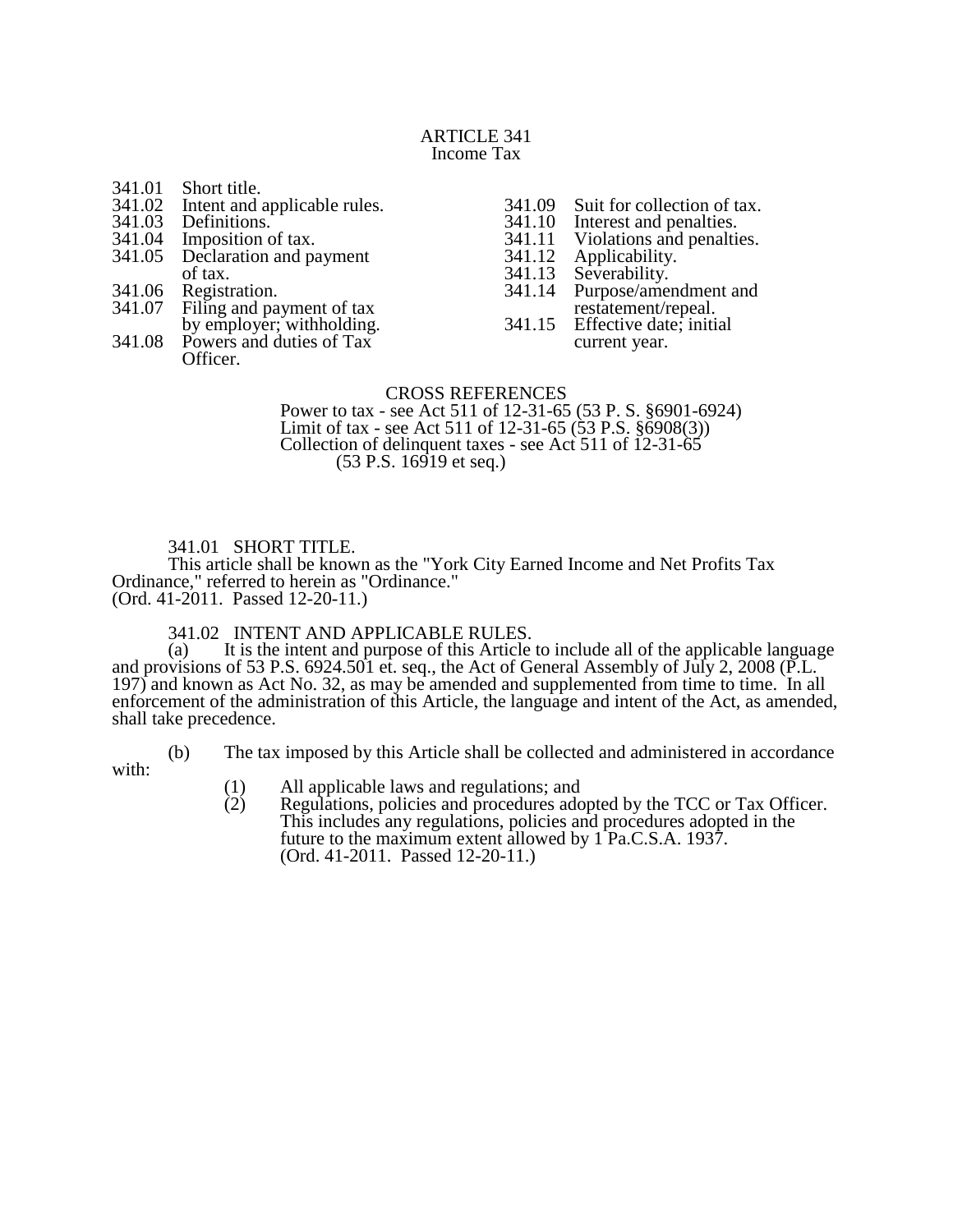#### 341.03 DEFINITIONS.

All words and phrases shall have the meanings as set forth in Act 32, as amended. The following words and phrases, when used in this Article shall have the meanings ascribed to them as follows:

- (a) BUSINESS An enterprise, activity, profession or any other undertaking of an unincorporated nature conducted for profit or ordinarily conducted for profit, whether by a person, partnership, association or any other entity.
- (b) BUSINESS ENTITY A sole proprietorship, corporation, joint-stock association or company, partnership, limited partnership, limited liability company, association, business trust, syndicate or other commercial or professional activity organized under the laws of this Commonwealth or any other jurisdiction.
- (c) CORPORATION A corporation or joint-stock association organized under the laws of the United States, the Commonwealth of Pennsylvania or any other state, territory, foreign country or dependency. This term shall include an entity which is classified as a corporation for Federal income tax purposes.
- (d) CURRENT YEAR The calendar year for which the tax is levied.<br>(e) DEPARTMENT The Pennsylvania Department of Community and
- DEPARTMENT The Pennsylvania Department of Community and Economic Development or successor agency charged with any duties under the Act, as may be amended and supplemented.
- (f) DOMICILE The place where one lives and has his permanent home and to which he has the intention of returning whenever he is absent. Actual residence is not necessarily domicile, for domicile is the fixed place of abode which, in the intention of the taxpayer, is permanent rather than transitory. Domicile is the place in which a man has voluntarily fixed the habitation of himself and his family, not for a mere special or limited purpose, but with the present intention of making a permanent home, until some event occurs to induce him to adopt some other permanent home. In the case of businesses or associations, the domicile is that place considered as the center of business affairs and the place where its functions are discharged.
- $(g)$  EARNED INCOME The compensation as required to be reported to or as determined by the Pennsylvania Department of Revenue under section 303 of the act of March 4, 1971 (P.L. 6, No. 2), known as the "Tax Reform Code of 1971," and rules and regulations promulgated under that section. For purposes of earned income, employee business expenses are allowable deductions as determined under Article III of the "Tax Reform Code of 1971." The term does not include offsets for business losses. The amount of any housing allowance provided to a member of the clergy shall not be taxable as earned income.
- (h) EARNED INCOME AND NET PROFITS TAX The tax levied herein by municipality on earned income and net profits. Also referred to as "tax" herein.
- (i) EMPLOYER A person, business entity or other entity employing one or more persons for a salary, wage, commission or other compensation. The term includes the Commonwealth, a political subdivision and an instrumentality or public authority of either. For purposes of penalties hereunder, this term includes a corporate officer.
- (j) MUNICIPALITY A city of the second class, city of the second class A, city of the third class, Township, town, township of the first class or township of the second class. For purposes of this Article, such term shall mean Warrington Township, York County, Pennsylvania.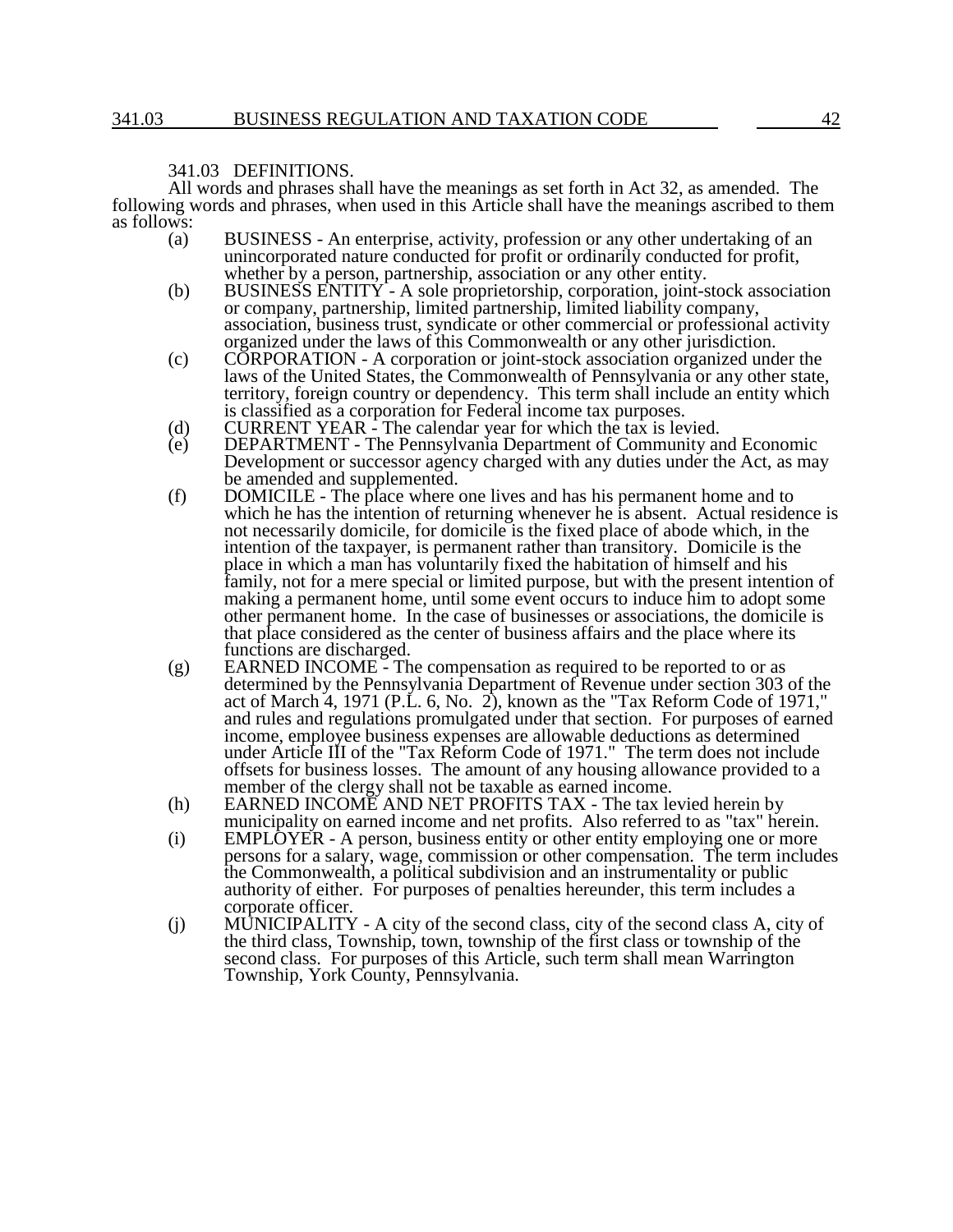| NET PROFITS - The net income from the operation of a business, except<br>(k)<br>corporations as required to be reported to or as determined by the Department of<br>Revenue under section 303 of the act of March 4, 1971 (P.L. 6, No. 2), known as<br>the "Tax Reform Code of 1971," and rules and regulations as promulgated under | 42A | Income Tax | 341.04 |
|--------------------------------------------------------------------------------------------------------------------------------------------------------------------------------------------------------------------------------------------------------------------------------------------------------------------------------------|-----|------------|--------|
| such section. The term does not include income:                                                                                                                                                                                                                                                                                      |     |            |        |

- such section. The term does not include income<br>(1) Which is not paid for services provided; Which is not paid for services provided; and
- (2) Which is in the nature of earnings from an investment.

Further, the term shall not include:

- 
- (1) Any gain on the sale of farm machinery;<br>(2) Any gain on the sale of livestock held two Any gain on the sale of livestock held twelve months or more for draft, breeding or dairy purposes; and
- (3) Any gain on the sale of other capital assets of the farm.
- (l) NONRESIDENT A person, partnership, association or other entity domiciled outside of the municipality.
- (m) PERSON or INDIVIDUAL A natural person.
- (n) PRECEDING YEAR The calendar year before the current year.<br>(o) RESIDENT A person, partnership, association or other entity do
- RESIDENT A person, partnership, association or other entity domiciled in the municipality.
- (p) SUCCEEDING YEAR The calendar year following the current year.<br>(g) TAX BUREAU A public nonprofit entity established by a TCC for the
- TAX BUREAU A public nonprofit entity established by a TCC for the administration and collection of earned income and net profits tax.
- (r) TAX COLLECTION COMMITTEE (herein referred to as "TCC") The committee established to govern each TCD for the purpose of income tax collection. This term shall include a joint tax collection committee.
- (s) TAX COLLECTION DISTRICT (herein referred to as "TCD") The York Tax Collection District as established under Act.
- (t) TAX OFFICER A political subdivision, public employee, tax bureau, county, excluding a county of the first class, or private agency which administers and collects earned income and net profits for one or more TCD. Unless otherwise specifically provided, for purposes of the obligations of an employer, the term shall mean the Tax Officer or tax collector for the TCD within which the employer is located, or if an employer maintains workplaces in more than one TCD, the Tax Officer for each such TCD with respect to employees principally employed therein.
- (u) TAXPAYER A person or business required hereunder to file a return of earned income or net profits or to pay a tax thereon. (Ord. 41-2011. Passed 12-20-11.)
- (v) MUNICIPALITIES PENSION PLAN FUNDING STANDARD AND RECOVERY ACT - The Act, as set forth in 53 P.S. §895.101 et seq., Act 205 of 1984, and as amended in the future. (Ord. 26-2014. Passed 9-16-14.)

341.04 IMPOSITION OF TAX.

(a) General Purpose Resident Tax. The taxing authority hereby imposes a tax for general revenue purposes at the rate of one percent (1%) under Act 511 on earned income and net profits earned by residents of the Municipality.

(1) Municipal Pension Plan Funding Standard and Recovery Act Tax. In addition to the general purpose resident tax levied for general revenue purposes, the taxing authority hereby imposes a special tax for the purpose of raising revenue to defray costs related to the pension plans of the City of York under 53 P.S. §895.101 et seq. at the rate of 0.25% on earned income and net profits of individual residents of the taxing authority.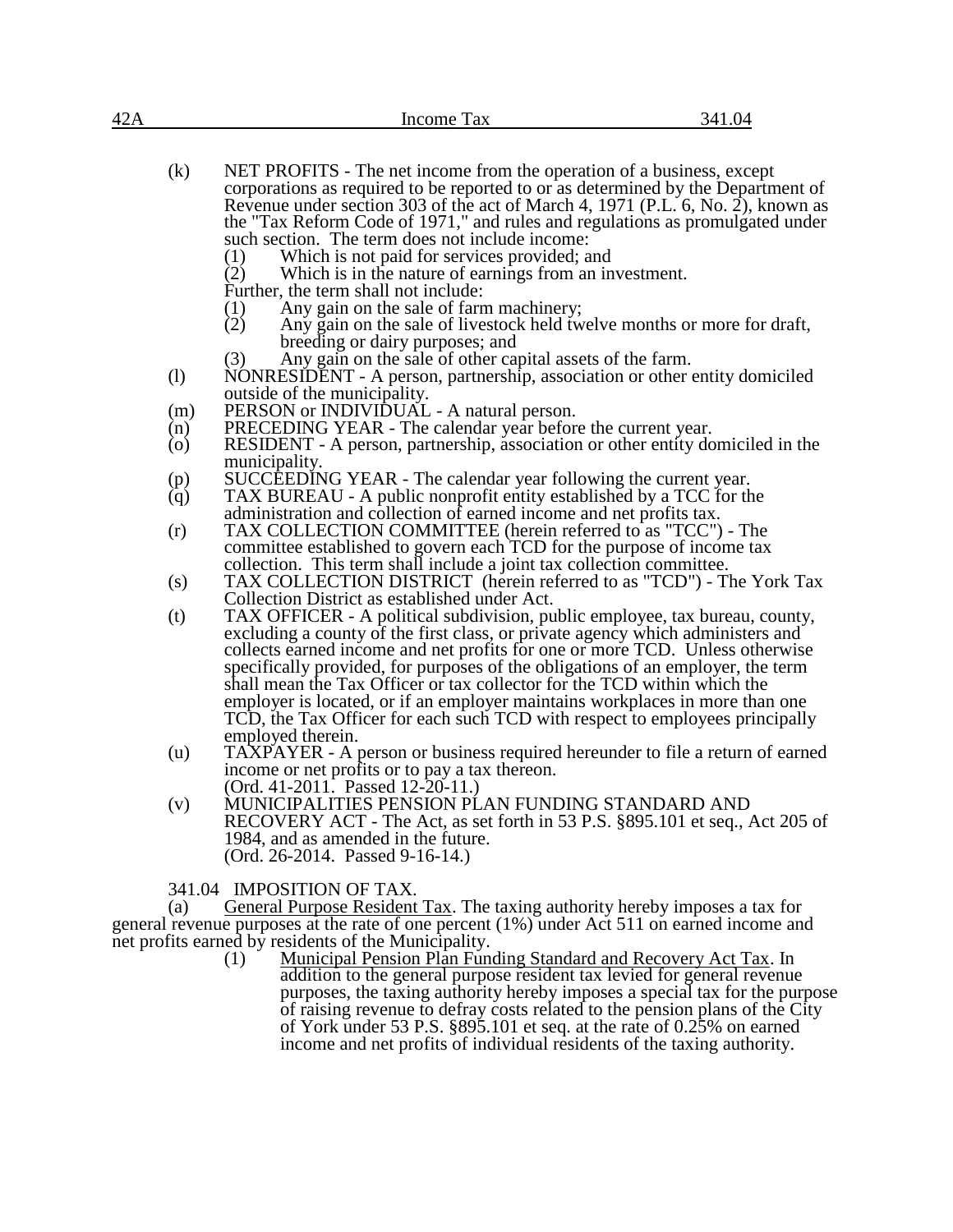(b) General Purpose Nonresident Tax. The taxing authority hereby imposes a tax for general revenue purposes at the rate of one percent (1%) under Act 511 on earned income and net profits earned by nonresidents from any work, business, profession, or activity of any kind engaged in within the boundaries of the taxing authority, exclusive of domestic servants and Maryland residents.  $(1)$ 

Municipal Pension Plan Funding Standard and Recovery Act Tax. In addition to the general purpose nonresident tax levied for general revenue purposes, the taxing authority hereby imposes a special tax for the purpose of raising revenue to defray costs related to the pension plans of the City of York under 53 P.S. §895.101 et seq. at the rate of 0.25% on earned income and net profits of an individual who is not a resident of the taxing authority from any work, business, profession, or activity, of any kind engaged in within the boundaries of the taxing authority. (Ord. 5-2016. Passed 4-19-16.)

(c) The earned income and net profits tax levied under this Article shall be applicable to earned income received and to net profits earned during the period beginning January 1 of the current year and ending December 31 of the current year or for taxpayer fiscal years beginning in the current year. The earned income and net profits tax shall continue in force on a calendar year or taxpayer fiscal year basis without the need for annual enactment or re-enactment, unless the rate of the tax is subsequently changed. For a taxpayer whose fiscal year is not a calendar year, the Tax Officer shall establish deadlines for filing, reporting and payment of taxes which provide time periods equivalent to those provided for a calendar year taxpayer. (Ord. 41-2011. Passed  $12-20-11.$ 

# 341.05 DECLARATION AND PAYMENT OF TAX.<br>(a) Application.

- $\frac{\text{Application.}}{\text{(1)}}$  Incorn
	- Income taxes shall be applicable to taxable income earned or received based on the method of accounting used by the taxpayer in the period beginning January 1 of the current year and ending December 31 of the current year; except that taxes imposed for the first time and changes to existing tax rates shall become effective on January 1 or July 1, as specified in this Article, and the tax shall continue in force on a calendar year or taxpayer fiscal year basis, without annual reenactment, unless the rate of the tax is subsequently changed.
	- (2) For a taxpayer whose fiscal year is not a calendar year, the Tax Officer shall establish deadlines for filing, reporting and payment of taxes which provide time periods equivalent to those provided for a calendar year taxpayer.

(b) Partial Domicile. The taxable income subject to tax of a taxpayer who is domiciled in a political subdivision for only a portion of the tax year shall be an amount equal to the taxpayer's taxable income multiplied by a fraction, the numerator of which is the number of calendar months during the tax year that the individual is domiciled in the political subdivision, and the denominator of which is 12. A taxpayer shall include in the numerator any calendar month during which the taxpayer is domiciled for more than half the calendar month. A day that a taxpayer's domicile changes shall be included as a day the individual is in the new domicile and not the old domicile. If the number of days in the calendar month in which the individual lived in the old and new domiciles are equal, the calendar month shall be included in calculating the number of months in the new domicile.

(c) Declaration and Payment. Except as provided in subsection  $(a)(2)$ , taxpayers shall declare and pay income taxes as follows: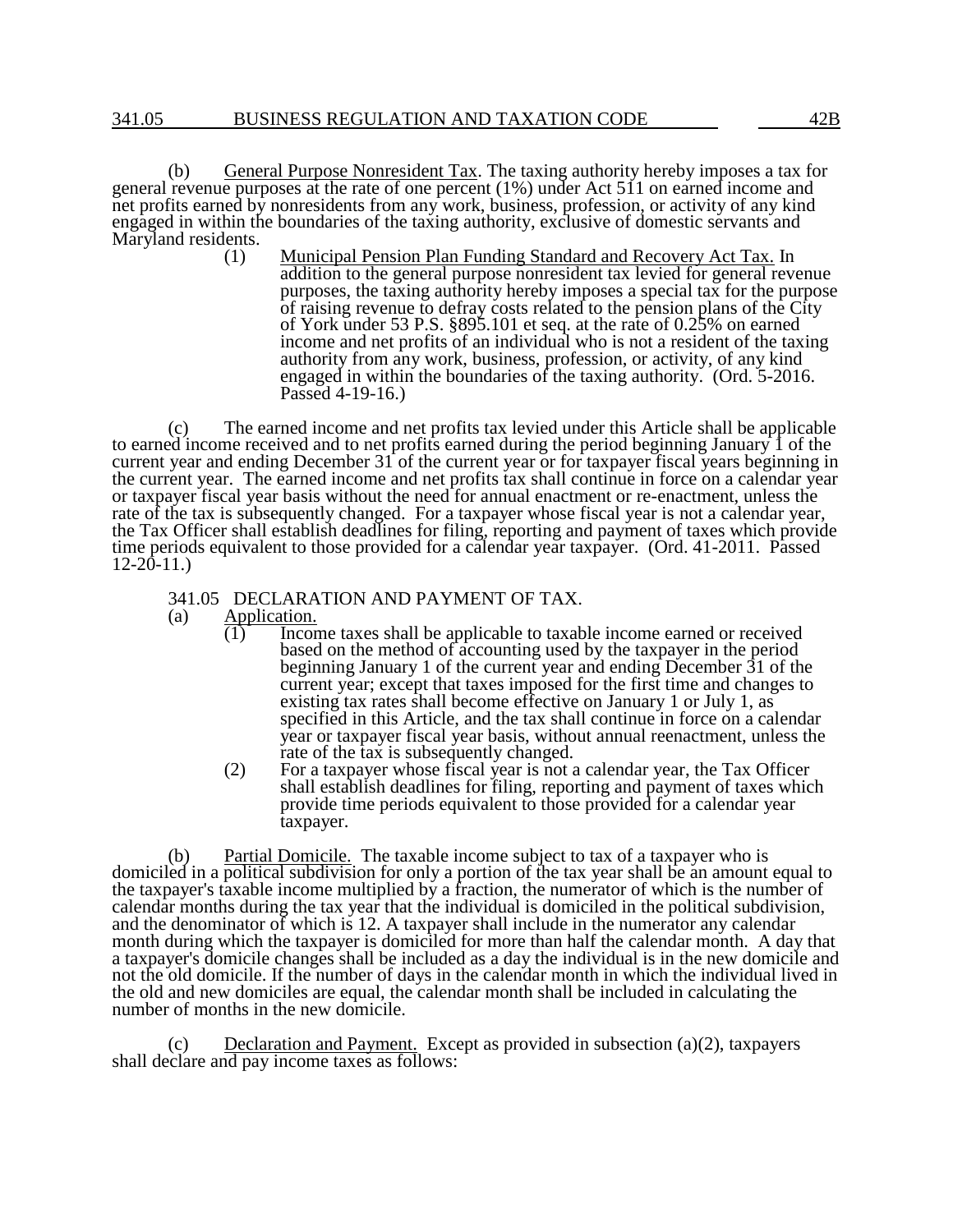- (1) Every taxpayer shall, on or before April 15 of the succeeding year, make and file with the resident Tax Officer, a final return showing the amount of taxable income received during the period beginning January 1 of the current year and ending December 31 of the current year, the total amount of tax due on the taxable income, the amount of tax paid, the amount of tax that has been withheld under Section 341.07 below and the balance of tax due. All amounts reported shall be rounded to the nearest whole dollar. At the time of filing the final return, the taxpayer shall pay the Tax Officer the balance of the tax due or shall make demand for refund or credit in the case of overpayment.
- (2) A. Every taxpayer making net profits shall, by April 15 of the current year, make and file with the Tax Officer a declaration of the taxpayer's estimated net profits during the period beginning January 1 and ending December 31 of the current year, and shall pay to the Tax Officer in four equal quarterly installments the tax due on the estimated net profits. The first installment shall be paid at the time of filing the declaration, and the other installments shall be paid on or before June 15 of the current year, September 15 of the current year and January 15 of the succeeding year, respectively.
	- B. Any taxpayer who first anticipates any net profit after April 15 of the current year, shall make and file the declaration required on or before June 15 of the current year, September 15 of the current year or December 31 of the current year, whichever date next follows the date on which the taxpayer first anticipates such net profit, and shall pay to the Tax Officer in equal installments the tax due on or before the quarterly payment dates that remain after the filing of the declaration.
	- C. Every taxpayer shall, on or before April 15 of the succeeding year, make and file with the Tax Officer a final return showing the amount of net profits earned or received based on the method of accounting used by the taxpayer during the period beginning January 1 of the current year, and ending December 31 of the current year, the total amount of tax due on the net profits and the total amount of tax paid. At the time of filing the final return, the taxpayer shall pay to the Tax Officer the balance of tax due or shall make demand for refund or credit in the case of overpayment. Any taxpayer may, in lieu of paying the fourth quarterly installment of the estimated tax, elect to make and file with the Tax Officer on or before January 31 of the succeeding year, the final return.
	- D. The Department, in consultation with the Department of Revenue, shall provide by regulation for the filing of adjusted declarations of estimated net profits and for the payments of the estimated tax in cases where a taxpayer who has filed the declaration required under this subsection anticipates additional net profits not previously declared or has overestimated anticipated net profits.
	- E. Every taxpayer who discontinues business prior to December 31 of the current year, shall, within 30 days after the discontinuance of business, file a final return as required under this Article and pay the tax due.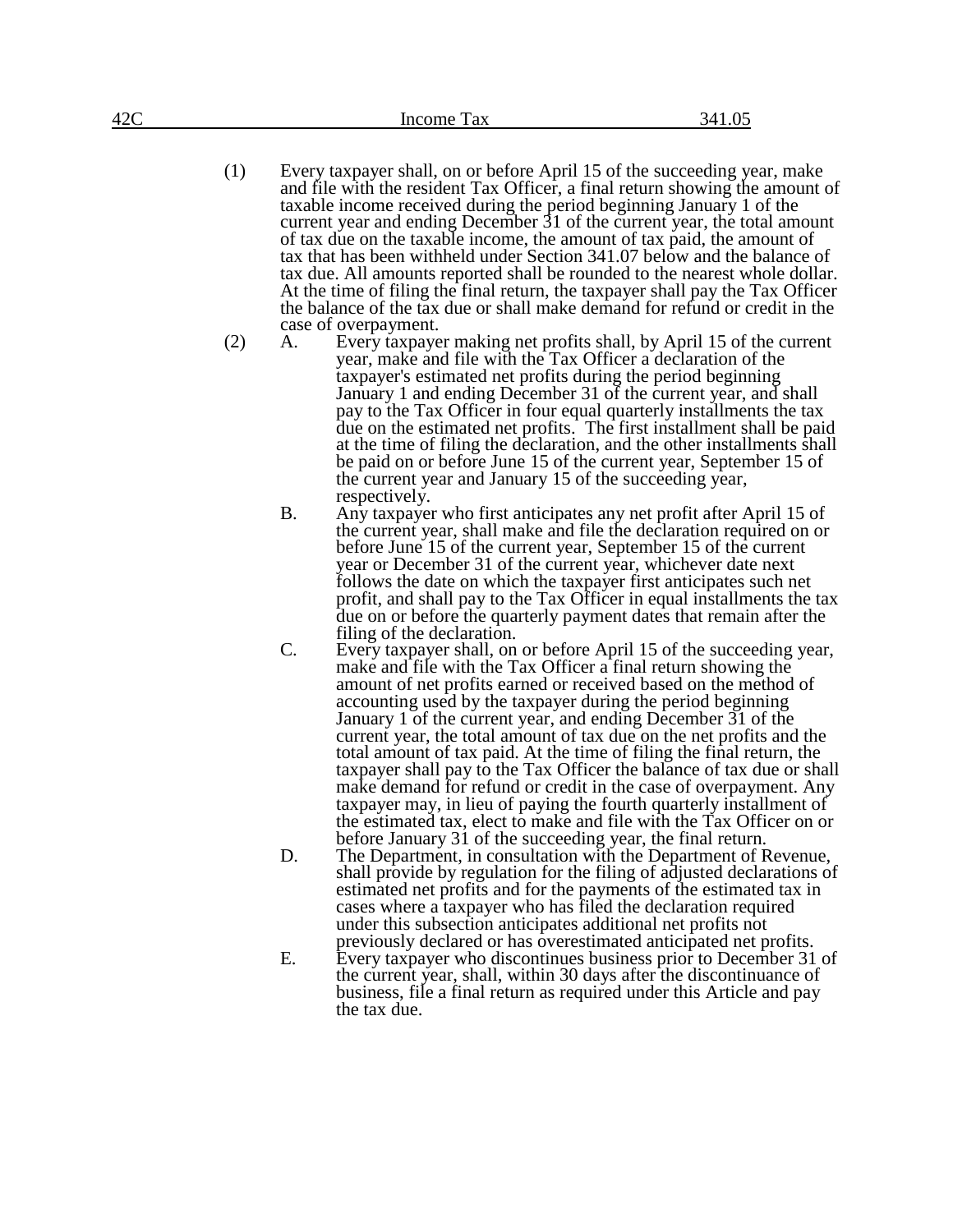- (3) Every taxpayer who receives any other taxable income not subject to withholding under Section  $512(3)$  of the Act shall make and file with the resident Tax Officer a quarterly return on or before April 15 of the current year, June 15 of the current year, September 15 of the current year, and January 15 of the succeeding year, setting forth the aggregate amount of taxable income not subject to withholding by the taxpayer during the three-month periods ending March 31 of the current year, June 30 of the current year, September 30 of the current year, and December 31 of the current year, respectively, and subject to income tax, together with such other information as the Department may require. Every taxpayer filing a return shall, at the time of filing the return, pay to the Tax Officer the amount of income tax due. The Department shall establish criteria under which the Tax Officer may waive the quarterly return and payment of the income tax and permit a taxpayer to file the receipt of taxable income on the taxpayer's annual return and pay the income tax due on or before April 15 of the succeeding year.
- (4) The TCC may, by regulation, waive the requirements for a quarterly return and payment of income tax under specified circumstances, including those instances where a taxpayer's annual taxable income is less than a specified amount.

(Ord. 41-2011. Passed 12-20-11.)

## 341.06 REGISTRATION.<br>(a) Every employer havi

Every employer having an office, factory, workshop, branch, warehouse or other place of business within the municipality, having imposed a tax on earned income or net profits within its municipal boundaries who employs one or more persons, other than domestic servants, for a salary, wage, commission or other compensation who has not previously registered shall within fifteen (15) days after becoming an employer, register with the Tax Officer or other designated Tax Officer, his/her or its name and address and such other information as the Department or Tax Officer may require.

(b) Every employer shall require each new employee to complete a certificate of residency form, which form shall be an addendum to the Federal Employee's Withholding Allowance Certificate (Form W-4 or successor form). An employer shall also require any employee who changes their address or domicile to complete a certificate of residency form, which forms are available from the Department or the Tax Officer upon request. The purpose of said form shall be to help identify the political subdivision where an employee lives and works. (Ord. 41-2011. Passed 12-20-11.)

### 341.07 FILING AND PAYMENT OF TAX BY EMPLOYER; WITHHOLDING.

(a) Every employer having an office, factory, workshop, branch, warehouse or other place of business within the municipality imposing a tax on earned income or net profits within the municipality who employs one or more persons, exclusive of domestic servants and Maryland residents, for a salary, wage, commission or other compensation shall deduct at the time of payment thereof the greater of the employee's resident tax or the employee's nonresident tax imposed by this Article on the earned income due to his employee or employees and shall, on or before April 30 of the current year, July 31 of the current year, October 31 of the current year and January 31 of the succeeding year, file a quarterly return and pay to the Tax Officer the amount of taxes deducted during the preceding quarterly periods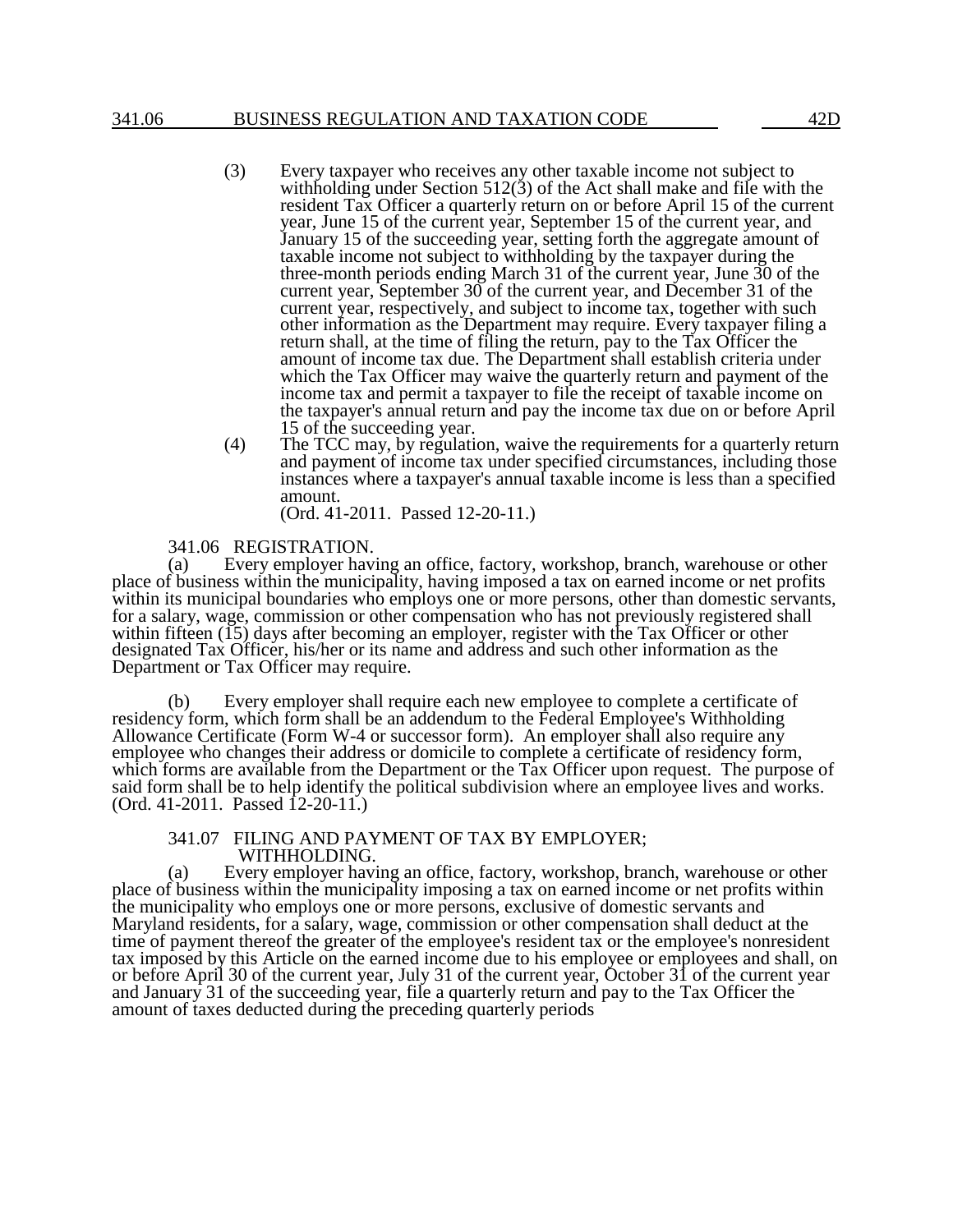ending March 31 of the current year, June 30 of the current year, September 30 of the current year and December 31 of the current year, respectively. Such return, unless otherwise agreed upon between the Tax Officer and employer, shall show the name and social security number of each such employee, the compensation of such employee during such preceding three-month period, the tax deducted therefrom, the political subdivisions imposing the tax upon such employee, the total compensation of all such employees during such preceding quarterly period and the total tax deducted therefrom and paid with the return as well as any other information prescribed by the Department or the Tax Officer.

(b) Any employer who, for two (2) of the preceding four (4) quarterly periods, has failed to deduct the proper tax or any part thereof or who has failed to pay over the proper amount of tax to the Tax Officer may be required by the Tax Officer to file his return and pay the tax monthly. In such cases, payments of tax shall be made to the Tax Officer on or before the last day of the month succeeding the month for which the tax was withheld.

(c) Notwithstanding the provisions of (a) above, the provisions of this subsection (c) shall apply if any employer has more than one (1) place of employment in more than one (1) TCD. Within thirty (30) days following the last day of each month, the employer may file the return required by subsection (a) above and pay the total amount of tax due from employees in all work locations during the preceding month to the Tax Officer for either the TCD in which the employer's payroll operations are located or as determined by the Department. The return and tax deducted shall be filed and paid electronically. The employer must file a notice of intention to file combined returns and make combined payments with the Tax Officer for each place of employment at least one (1) month prior to filing its first combined return or making its first combined payment. This paragraph shall not be construed to change the location of an employee's place of employment for purposes of nonresident tax liability.

(d) On or before February 28 of the succeeding year, every employer shall file with the Tax Officer or other designated Tax Officer to whom tax, which has been deducted, has been remitted as required herein:

- (1) An annual return showing the total amount of compensation paid, the total amount of tax deducted, the total amount of tax paid to the Tax Officer for the period beginning January 1 of the current year and ending December 31 of the current year, and any other information prescribed by the Department.
- (2) An individual withholding statement which may be integrated with the Federal Wage and Tax Statement (Form W-2 or successor form), for each employee employed during all or any part of the period beginning January 1 of the current year and ending December 31 of the current year, setting forth the employee's name, address and Social Security number, the amount of compensation paid to the employee during said period, the amount of tax deducted, the numerical code prescribed by the Department representing the TCD where payments required herein were remitted and any other information required by the Department or the Tax Officer and the amount of tax paid to the Tax Officer. Every employer shall furnish two copies of the individual return to the employee for whom it is filed.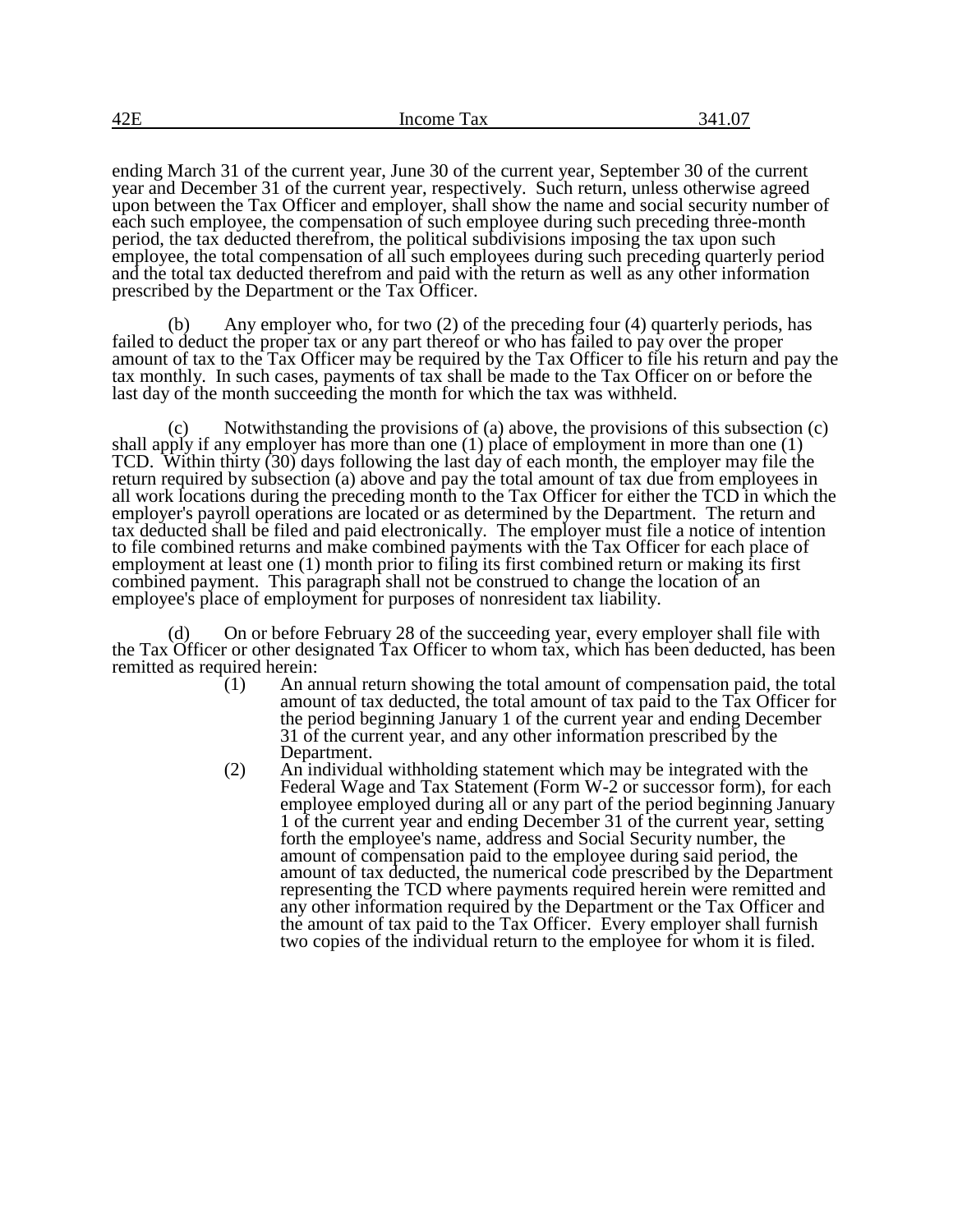(e) Every employer who discontinues business prior to December 31 of the current year shall, within thirty  $(30)$  days after the discontinuance of business, file the returns and withholding statements hereinabove required and pay the tax due.

(f) Except as otherwise provided for in Section 511 of the Act, every employer who willfully or negligently fails or omits to make the deductions required by this section shall be liable for payment of the taxes which the employer is required to withhold to the extent that such taxes have not been recovered from the employee. The failure or omission of any employer to make the deductions required by this section shall not relieve any employee from the payment of the tax of from complying with the requirements of this Article relating to the filing of declarations and returns.

No employer shall be required to deduct or withhold taxes, file returns or pay (g) No employer shall be require<br>taxes with regard to residents of Maryland. (Ord. 41-2011. Passed 12-20-11.)

# 341.08 POWERS AND DUTIES OF TAX OFFICER.<br>(a) It shall be the duty of the Tax Officer to collect a

It shall be the duty of the Tax Officer to collect and receive the taxes, fines and penalties imposed by this Article. It shall also be the Tax Officer's duty to keep a record showing the amount of tax received from each taxpayer paying the tax and the date of such receipt.

(b) Each Tax Officer, before entering upon official duties, shall give and acknowledge a bond to the TCC appointing such Tax Officer. The bond provided shall be subject to the requirements set forth in the Act.

The Tax Officer shall comply with all resolutions, policies and procedures adopted by the tax collection committee and shall comply with all regulations adopted by the Department under the Act.

(d) The Tax Officer shall refund, on petition of and proof by the taxpayer, earned income tax paid on the taxpayer's ordinary and necessary business expenses to the extent that such expenses are not paid by the taxpayer's employer.

The Tax Officer and agents designated by him/her/it are hereby authorized to examine the books, papers and records of any employer or of any taxpayer or of any person whom the Tax Officer reasonably believes to be an employer or taxpayer in order to verify the accuracy of any declaration or return or, if no declaration or return was filed, to ascertain the tax due. Every employer and every taxpayer and every person whom the Tax Officer reasonably believes to be an employer or taxpayer is hereby directed and required to give to the Tax Officer or to any agent designated by him any means, facilities and opportunity for such examination and investigations as are hereby authorized. Such examination or audits shall be conducted by the Tax Officer and any agents designated by the Tax Officer shall be conducted in accordance with 53 Pa. C.S.A., Chapter 84, Subchapter "C" (relating to the local taxpayers bill of rights).

(f) Any information gained by the Tax Officer, his/her/its agents or by any other official or agent of the taxing district as a result of any declarations, returns, investigations, hearings or verifications required or authorized by this Article shall be and remain confidential, except for official purposes and except in accordance with a proper judicial order or as otherwise provided by law.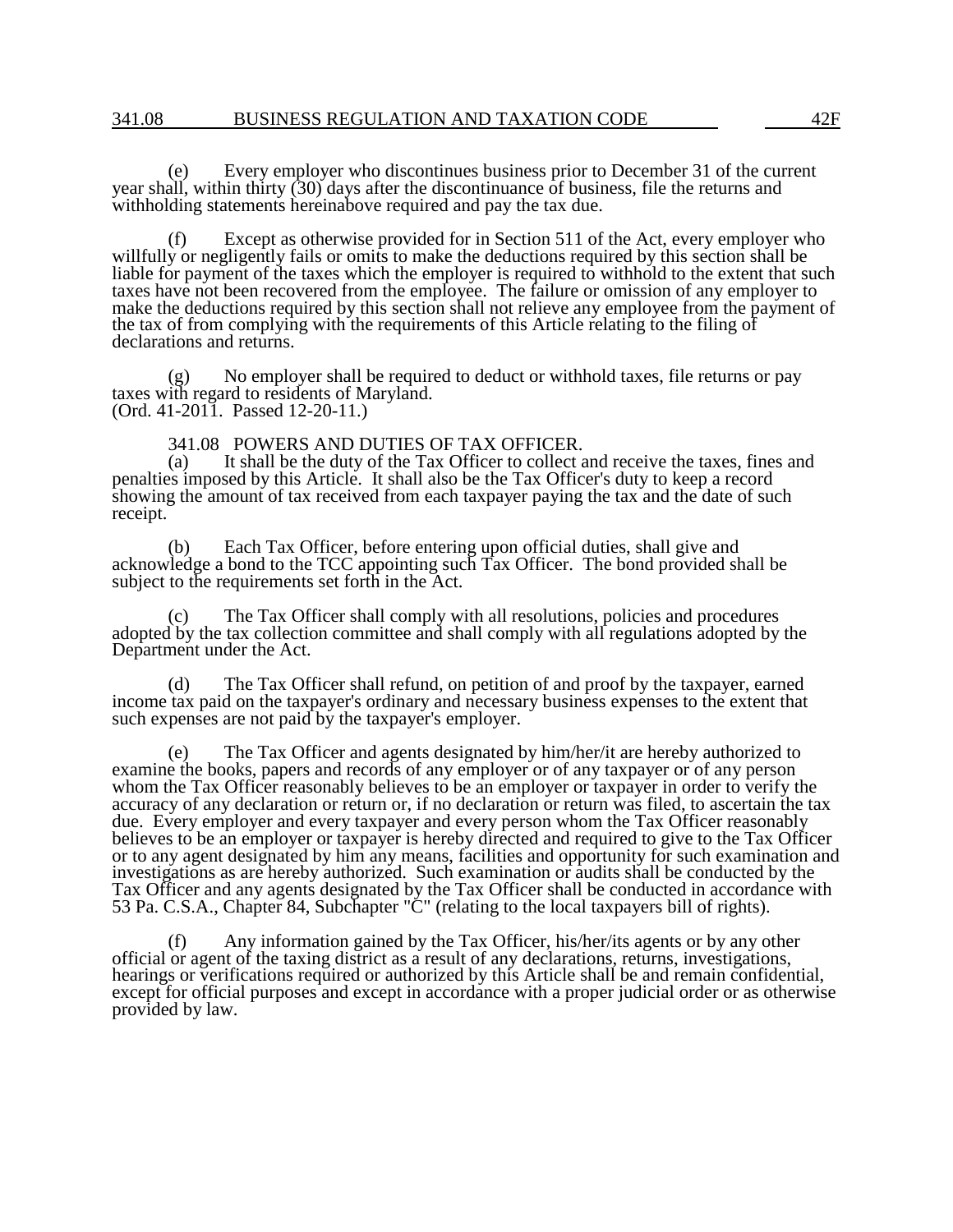| 42G | Income<br>Tax | M<br>$\sqrt{ }$ |
|-----|---------------|-----------------|
|     |               |                 |

(g) The Tax Officer is authorized to establish different filing, reporting and payment dates for taxpayers whose fiscal years do not coincide with the calendar year, provided that any filing, reporting or payment dates shall provide time periods equivalent to those time periods set forth for taxpayers whose fiscal year coincides with a calendar year. (Ord. 41-2011. Passed 12-20-11.)

341.09 SUIT FOR COLLECTION OF TAX.<br>(a) The Tax Officer may sue in the name of

The Tax Officer may sue in the name of the political subdivision within the TCD for the recovery of taxes due and unpaid under this Article.

(b) Any suit brought to recover the tax imposed by this Article shall be begun within three (3) years after: 1) such tax is due or 2) the declaration or return has been filed, or 3) a redetermination of compensation or net profits by the Pennsylvania Department of Revenue whichever date is later; provided, however, that this limitation shall not prevent the institution of a suit for the collection of any tax due or determined to be due in the following cases:<br>(1) Where no declaration or return was filed by any person although

- Where no declaration or return was filed by any person although a declaration or return was required to be filed by him under provisions of this Article, there shall be no limitation.
- (2) Where an examination of the declaration or return filed by any person or of other evidence relating to such declaration or return in the possession of the Tax Officer reveals a fraudulent evasion of taxes, there shall be no limitation.
- (3) Where any person has deducted taxes under the provisions of this Article and has failed to pay the amounts so deducted to the Tax Officer or where any person has willfully failed or omitted to make the deductions required by this Article, there shall be no limitation.
- (4) Where an employer has intentionally failed to make deductions required by this Article.
- (5) In the case of substantial understatement of tax liability of twenty-five percent (25%) or more and no fraud, suit shall be begun within six (6) years.

(c) The Tax Officer may sue for recovery of an erroneous refund, provided that such suit is begun two (2) years after making such refund, except that the suit may be brought within five (5) years if it appears that any part of the refund was induced by fraud or misrepresentation of material fact.

(d) This section shall not be construed to limit the municipality from recovering delinquent taxes by any other means provided by the Act. Further, nothing set forth herein shall be construed to limit a Tax Officer, a TCD or political subdivision from recovering delinquent taxes by any other means provided by the Act.

(Ord. 41-2011. Passed 12-20-11.)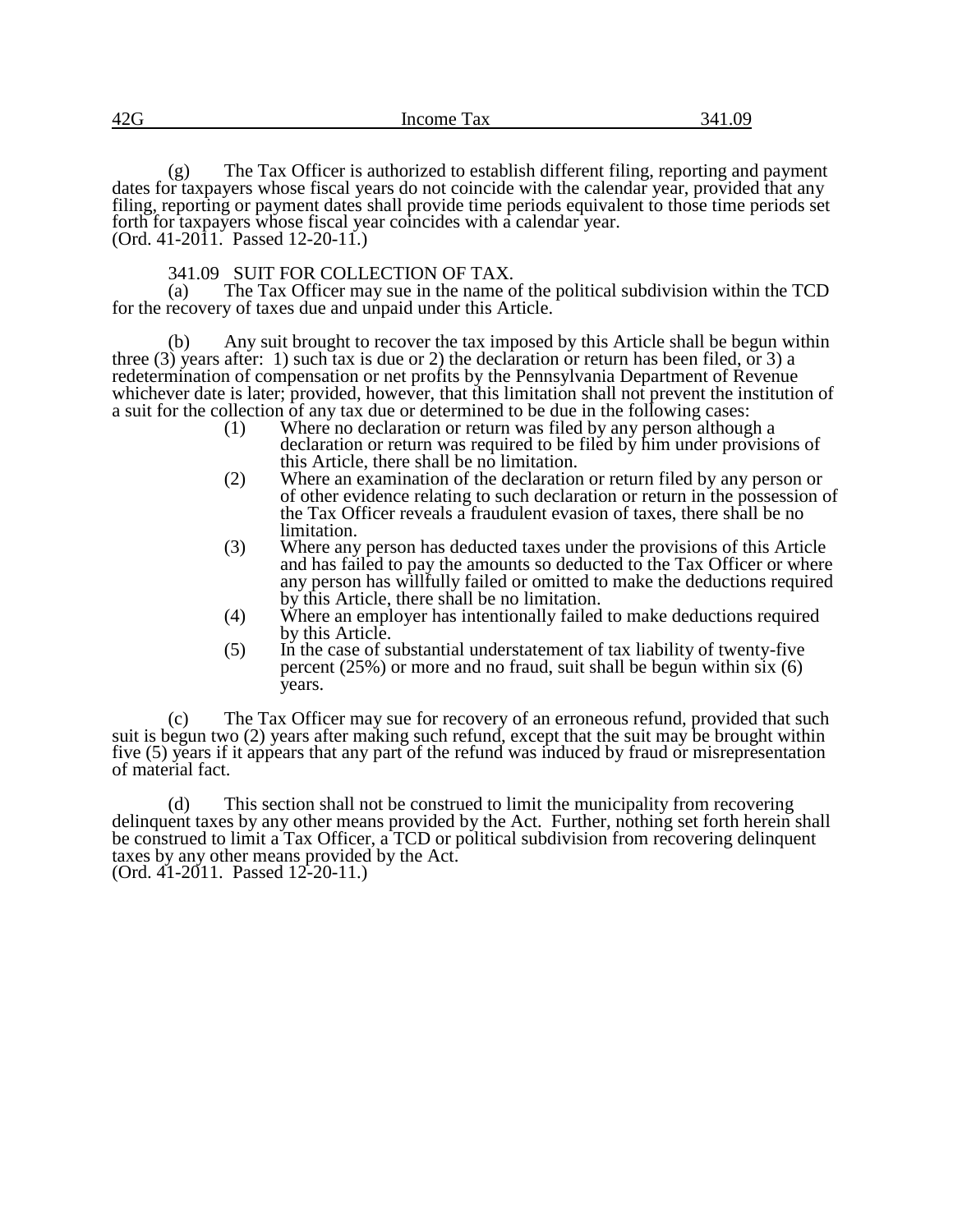## 341.10 INTEREST AND PENALTIES.<br>(a) Except as may be provided for in

Except as may be provided for in subsection (b) below, in the event any tax imposed in this Article is not paid when due, interest shall accrue at the same rate a taxpayer is required to pay to the Commonwealth as provided in Section 806 of the act of April 9, 1929 (P.L. 343, No. 176), known as the Fiscal Code, or such successor legislation, on the amount of said tax and an additional penalty of one percent (1%) of the unpaid tax for each month or fraction thereof during which the tax remains unpaid shall be added and collected but the amount of penalty shall not exceed fifteen percent  $(15%)$  in the aggregate. Where an action is brought for the recovery of tax, the taxpayer liable for the tax shall, in addition, be liable for the costs of collection, interest and penalties, including, but not limited to court costs and attorney's fees.

(b) Pursuant to the Act, the Department may establish conditions under which a Tax Officer, with the concurrence of the TCC, may abate interest or penalties that would otherwise be imposed for the nonreporting or underreporting of income tax liabilities or for nonpayment of taxes previously imposed and due if the taxpayer files delinquent returns and pays the tax in full.

(c) The provisions of subsection (b) above shall not affect or terminate any petitions, investigations, prosecutions or other proceedings pending under this Article, or prevent the commencement of further prosecution of any proceedings by the appropriate authorities for violations of this Article. However, no proceedings shall be commenced on the basis of delinquent returns filed pursuant to this section if the returns are determined to be substantially true and correct and the tax due is paid within the prescribed time. (Ord. 41-2011. Passed 12-20-11.)

### 341.11 VIOLATIONS AND PENALTIES.

(a) Any person who fails, neglects or refuses to make any declaration or return required by this Article, any employer who fails, neglects or refuses to register or to pay the tax deducted from his employees or fails, neglects or refuses to deduct or withhold the tax from his employees, any person who refuses to permit the Tax Officer or any agent designated by him to examine his books, records, papers and any person who knowingly makes any incomplete, false or fraudulent return or attempts to do anything whatsoever to avoid the full disclosure of the amount of his net profits or earned income in order to avoid the payment of the whole or any part of the tax imposed by this Article shall, upon conviction thereof, be sentenced to pay a fine of not more than two thousand five hundred dollars (\$2,500) for each offense and costs and, in default of payment of said fine and costs, to be imprisoned for a period not exceeding six (6) months.

(b) Any employer who is required under this Article to collect, account for and distribute taxes and who willfully fails to collect or truthfully account for and distribute such tax, commits a misdemeanor and shall, upon conviction, be sentenced to pay a fine not exceeding twenty-five thousand dollars (\$25,000.00) or to imprisonment not exceeding two (2) years or both.

(c) Any person who divulges any information which is confidential under the provisions of this Article shall, upon conviction thereof, be sentenced to pay a fine of not more than two thousand five hundred dollars (\$2,500) for each offense and costs or to imprisonment for not more than one (1) year, or both.

(d) The penalties imposed under this section shall be in addition to any other penalty imposed by any other section of this Article.